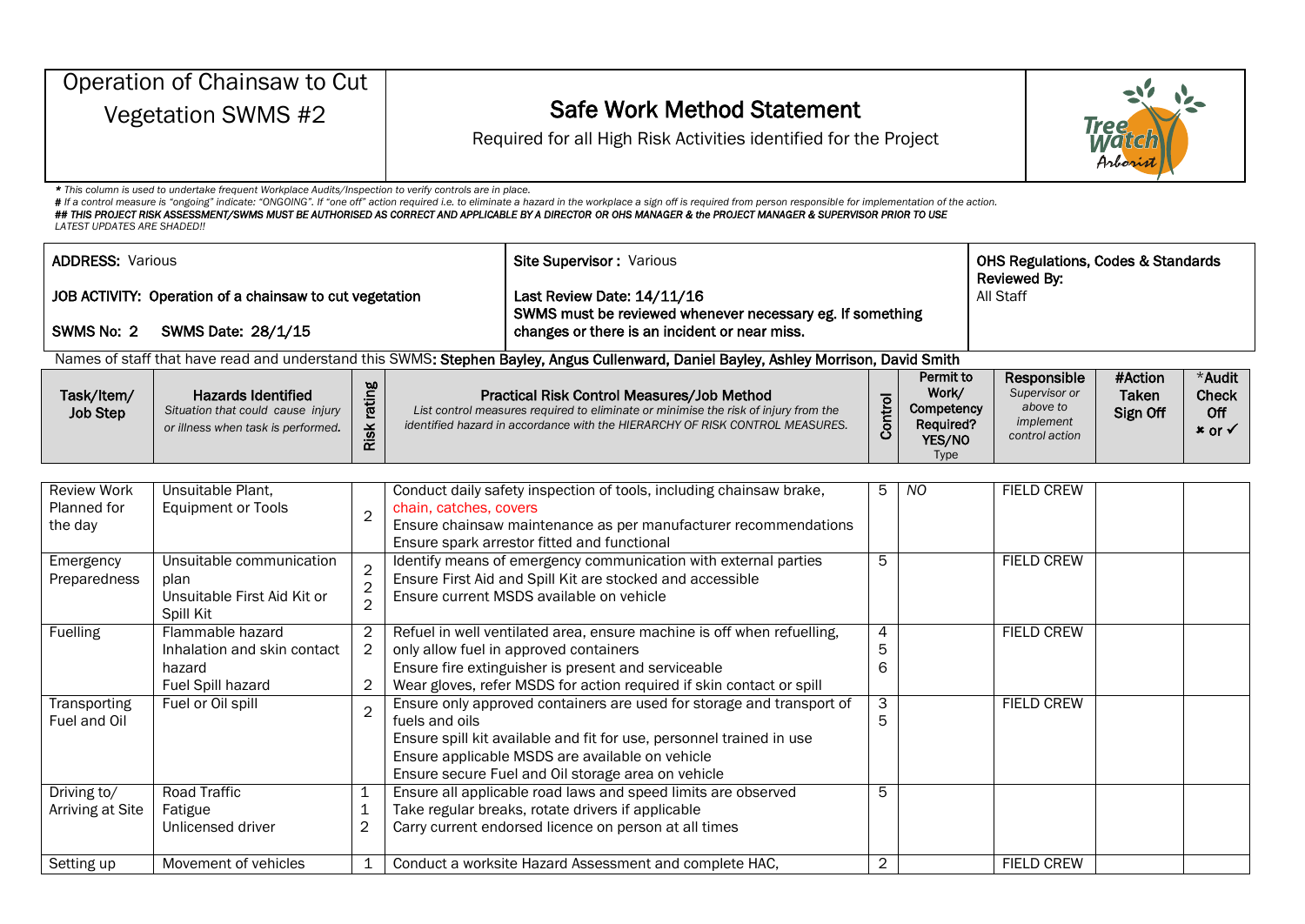| Operation of Chainsaw to Cut<br><b>Vegetation SWMS</b> |                                                                                                                                                        |                                                                                               | <b>Safe Work Method Statement</b><br>Required for all High Risk Activities identified for the Project                                                                                                                                                                                                                                                                                                      |                     |                                                                        |  |                                                                         | <b>Tree</b><br><b>Match</b><br>Arborist |                                               |  |  |
|--------------------------------------------------------|--------------------------------------------------------------------------------------------------------------------------------------------------------|-----------------------------------------------------------------------------------------------|------------------------------------------------------------------------------------------------------------------------------------------------------------------------------------------------------------------------------------------------------------------------------------------------------------------------------------------------------------------------------------------------------------|---------------------|------------------------------------------------------------------------|--|-------------------------------------------------------------------------|-----------------------------------------|-----------------------------------------------|--|--|
| Task/Item/<br><b>Job Step</b>                          | <b>Hazards Identified</b><br>Situation that could cause injury<br>or illness when task is performed.                                                   | Risk rating                                                                                   | Practical Risk Control Measures/Job Method<br>List control measures required to eliminate or minimise the risk of injury from the<br>identified hazard in accordance with the HIERARCHY OF RISK CONTROL MEASURES.                                                                                                                                                                                          | Control             | <b>Permit to</b><br>Work/<br>Competency<br>Required?<br>YES/NO<br>Type |  | Responsible<br>Supervisor or<br>above to<br>implement<br>control action | #Action<br><b>Taken</b><br>Sign Off     | *Audit<br>Check<br>Off<br>$x$ or $\checkmark$ |  |  |
| site/ Pre start<br>checks                              | Structures/Services<br>Falls of people (incl.<br>trips/slips)<br>Noise<br>Dangerous Animals<br>Traffic / Pedestrians                                   | 1<br>$\mathbf 1$<br>$\overline{c}$<br>$\mathbf{2}$<br>$\mathbf 1$                             | Visually inspect site for services/structures, delineate if necessary<br>Adjust piece size to ensure control of all cut material<br>Ensure all equipment is correctly stowed when not in use to prevent<br>trip hazard<br>Ensure PPE available and utlised<br>Visual inspection for any animals, contact owner to restrain or remove<br>animals<br>Delineate worksite and utilise Safety Observer          | 5<br>6              |                                                                        |  |                                                                         |                                         |                                               |  |  |
| Sharpening<br>Chain                                    | <b>Cuts</b><br><b>Burns</b><br>Incorrect technique<br>resulting in uneven chain                                                                        | $\overline{\mathbf{c}}$<br>$\overline{c}$<br>$\sqrt{2}$                                       | Replace chain guard when not in use, wear appropriate gloves,<br>replace/sharpen chain as required<br>Restrain saw whilst sharpening, use correct tools, ensure chain<br>sharpening is even along chain                                                                                                                                                                                                    | 2<br>5              |                                                                        |  | <b>FIELD CREW</b>                                                       |                                         |                                               |  |  |
| Assess<br>vegetation to<br>be actioned                 | Broken or split branches,<br>structural defects, vines,<br>Wasp and insect sting<br>Proximity of vegetation to<br>electrical hazard<br>Foreign objects | $\mathbf 1$<br>3<br>$\mathbf 1$<br>$\overline{c}$                                             | Use ropes/rigging to control branches, adjust piece size<br>Inspect tree prior to cutting, remove insects if possible, reschedule<br>work<br>Utilise safety observer, operate to qualified limits of approach<br>Visual inspection of tree prior to cutting, remove any objects identified                                                                                                                 | 4<br>5              |                                                                        |  |                                                                         |                                         |                                               |  |  |
| Clear<br>Vegetation                                    | Unsafe work practice<br>Kickback<br>Falling objects/branches<br>Flying particles<br>Dust and debris entering<br>eyes<br><b>Manual Handling</b>         | 1<br>$\mathbf 1$<br>$\overline{\mathbf{c}}$<br>$\sqrt{2}$<br>$\overline{c}$<br>$\overline{c}$ | Ensure all personnel have current training for task<br>Correct use of sharp saw, always use both hands to control saw, adjust<br>stance as necessary to maintain control of saw, avoid cutting with tip of<br>bar<br>Safety observer to ensure no-one enters drop zone<br>Maintain safe distance from other personnel, minimum 2 mtrs<br>Utilise eye protection<br>Adjust piece size, utilise team lifting | $\overline{2}$<br>5 |                                                                        |  | <b>FIELD CREW</b>                                                       |                                         |                                               |  |  |
| Clean up                                               | Slip or trip hazard                                                                                                                                    | $\overline{2}$                                                                                | Ensure any ground surface disturbance is returned to pre-work state or                                                                                                                                                                                                                                                                                                                                     | 5                   |                                                                        |  | <b>FIELD CREW</b>                                                       |                                         |                                               |  |  |

*All employees, subcontractors and others affected by the hazards in this Assessment must sign an Involvement & Verification of Understanding Register attached*

*Risk Control Type Hierarchy Key: 1 = Eliminate, 2 = Substitute, 3 = Isolate, 4 = Engineering, 5 = Administrative, 6 = PPE*

*Risk Rating Key: 1 = potential for death or serious injury, 2 = potential to cause serious or lost time injury, 3 = potential to cause injury that are treatable with first aid*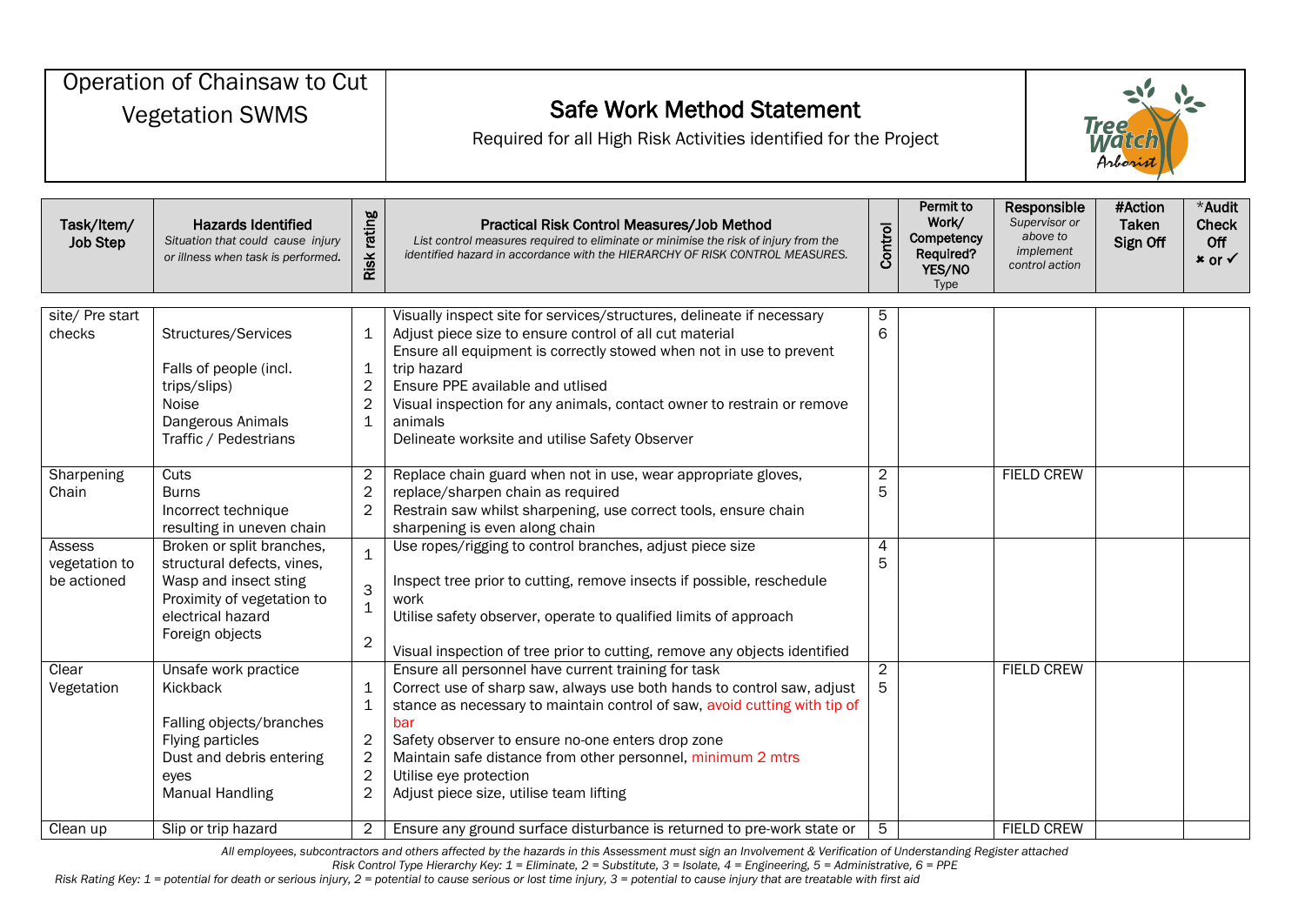| Operation of Chainsaw to Cut<br><b>Vegetation SWMS</b> |                                                                                                                           |                | <b>Safe Work Method Statement</b><br>Required for all High Risk Activities identified for the Project                                                                                                                                                                                                                                                                                                                                                     |  |  |  |  | Tree<br>Wal<br>Arboris              |                                                    |  |  |
|--------------------------------------------------------|---------------------------------------------------------------------------------------------------------------------------|----------------|-----------------------------------------------------------------------------------------------------------------------------------------------------------------------------------------------------------------------------------------------------------------------------------------------------------------------------------------------------------------------------------------------------------------------------------------------------------|--|--|--|--|-------------------------------------|----------------------------------------------------|--|--|
| Task/Item/<br><b>Job Step</b>                          | <b>Hazards Identified</b><br>Situation that could cause injury<br>or illness when task is performed.                      | rating<br>Risk | Permit to<br>Responsible<br>Work/<br>Supervisor or<br>Practical Risk Control Measures/Job Method<br>Control<br>above to<br>Competency<br>List control measures required to eliminate or minimise the risk of injury from the<br>implement<br>identified hazard in accordance with the HIERARCHY OF RISK CONTROL MEASURES.<br><b>Required?</b><br>control action<br>YES/NO<br><b>Type</b>                                                                  |  |  |  |  | #Action<br><b>Taken</b><br>Sign Off | *Audit<br><b>Check</b><br>Off<br>$x \text{ or } x$ |  |  |
| worksite                                               | Blockage of drainage lines<br>Poor workmanship<br>Injury from tool or<br>equipment<br>Vehicle/Equipment<br>damage or loss |                | cordoned off until such works can be undertaken. Traffic control is the<br>last item to be removed from the site.<br>Ensure all debris is removed from site or stacked neatly<br>Ensure site is checked prior to departure for professional finish<br>Isolate and disconnect tools, fit protective covers/sleeves prior to<br>stowing<br>Ensure all items are securely stowed in appropriate locker and/or tied<br>down prior to travelling between sites |  |  |  |  |                                     |                                                    |  |  |
| Plant & Equipment to be Used                           | DDE Hard hat Farmuffe Claves                                                                                              |                | Qualification/training required for this activity:<br>Inspection and maintenance checks carried out<br>Holmot rapigood 2 vs from data of issue in senviceable<br>المستقلة ويستلط المتنبذ والراز                                                                                                                                                                                                                                                           |  |  |  |  |                                     |                                                    |  |  |

| Figure & Equipment to be used                                                                  | inspection and maintenance checks carried out                                                                                          | Qualificationly training required for this activit |
|------------------------------------------------------------------------------------------------|----------------------------------------------------------------------------------------------------------------------------------------|----------------------------------------------------|
| PPE - Hard hat, Ear muffs, Gloves,<br>Cut resist pants, steel cap boots,<br>Protective eyewear | Helmet replaced 2 yr from date of issue, In serviceable<br>condition, fit for purpose Pre use, Ankle high lace up in<br>good condition | Manual Handling                                    |
| First Aid Kit                                                                                  | Replenish stock as required, annual inspection                                                                                         | <b>Hearing Conservation</b>                        |
| Fire extinguisher                                                                              | Fit for purpose - annual inspection                                                                                                    | Worksite Traffic Management (1 on site)            |
| Chainsaw                                                                                       | Daily inspection including check of "chain brake"                                                                                      | First Aid Level 2<br>Chainsaw Level 1              |
| Petrol/Oil                                                                                     | Visual Check for leaks                                                                                                                 |                                                    |
| Oil Spill Kit                                                                                  | Fit for purpose - Bi-annual inspection                                                                                                 |                                                    |
|                                                                                                |                                                                                                                                        |                                                    |

|           | Qualification/training required for this activity:                                                              |
|-----------|-----------------------------------------------------------------------------------------------------------------|
|           | Manual Handling                                                                                                 |
| $\bullet$ | <b>Hearing Conservation</b><br>Worksite Traffic Management (1 on site)<br>First Aid Level 2<br>Chainsaw Level 1 |

*Risk Control Type Hierarchy Key: 1 = Eliminate, 2 = Substitute, 3 = Isolate, 4 = Engineering, 5 = Administrative, 6 = PPE*

*Risk Rating Key: 1 = potential for death or serious injury, 2 = potential to cause serious or lost time injury, 3 = potential to cause injury that are treatable with first aid*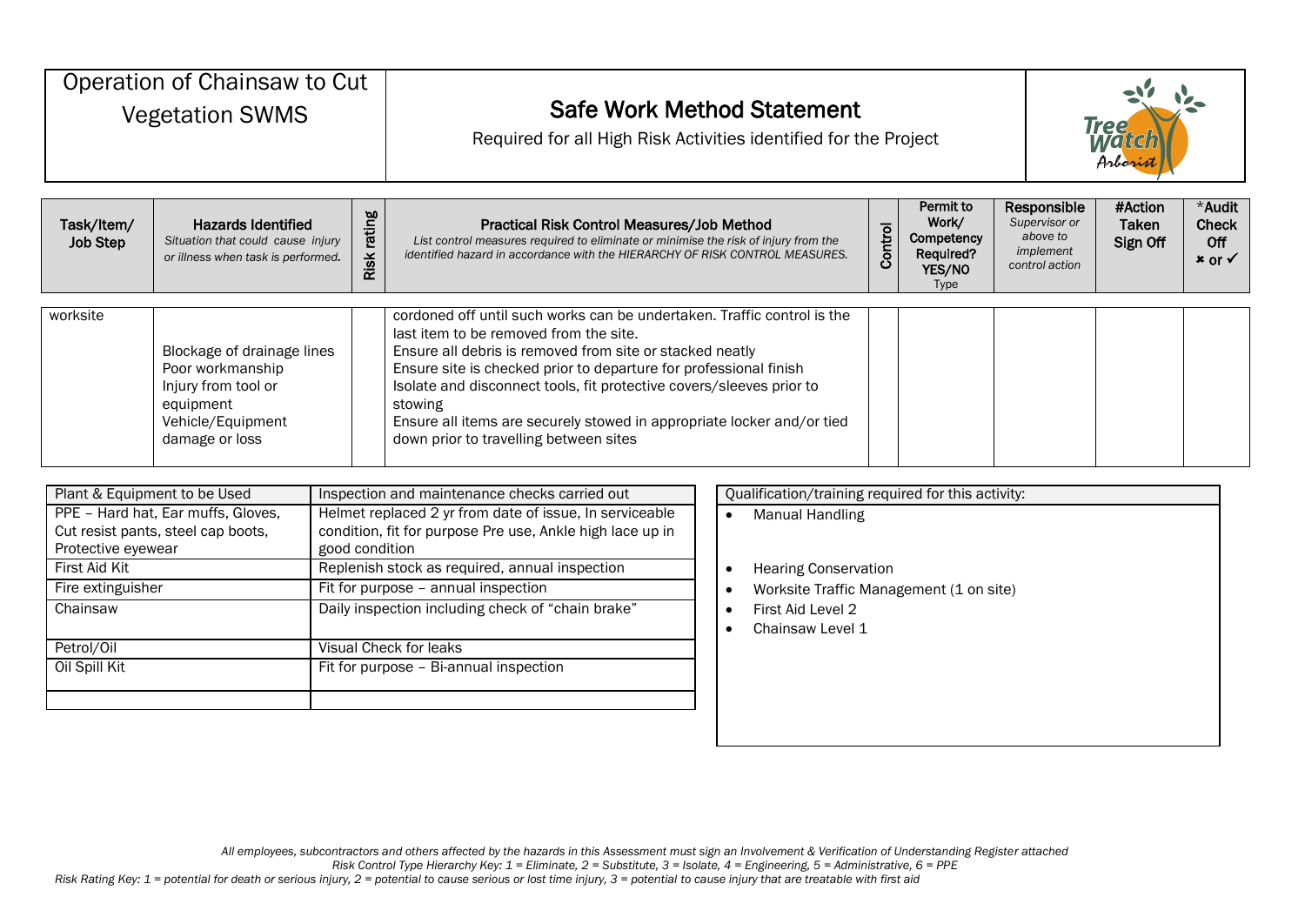| Operation of Chainsaw to Cut<br><b>Vegetation SWMS</b> |                           |     | <b>Safe Work Method Statement</b><br>Required for all High Risk Activities identified for the Project |    | Tree<br>Arborist   |                              |                         |                        |
|--------------------------------------------------------|---------------------------|-----|-------------------------------------------------------------------------------------------------------|----|--------------------|------------------------------|-------------------------|------------------------|
|                                                        |                           |     |                                                                                                       |    |                    |                              |                         |                        |
| Task/Item/                                             | <b>Hazards Identified</b> | ing | <b>Practical Risk Control Measures/Job Method</b>                                                     | ਨ। | Permit to<br>Work/ | Responsible<br>Supervisor or | #Action<br><b>Taken</b> | *Audit<br><b>Check</b> |

| Task/Item/<br><b>Job Step</b> | <b>Hazards Identified</b><br>Situation that could cause injury<br>or illness when task is performed. | $\omega$<br>ಕ<br>$\propto$<br>$\propto$ | <b>Practical Risk Control Measures/Job Method</b><br>List control measures required to eliminate or minimise the risk of injury from the<br>identified hazard in accordance with the HIERARCHY OF RISK CONTROL MEASURES. | ō | י סוווות גיט<br>Work/<br>Competency<br><b>Required?</b><br>YES/NO<br>Type | <b>INGSPOLISINIG</b><br>Supervisor or<br>above to<br>implement<br>control action | $\pi$ AGUULL<br><b>Taken</b><br>Sign Off | nuulu<br><b>Check</b><br>Off<br>$x$ or $\checkmark$ |
|-------------------------------|------------------------------------------------------------------------------------------------------|-----------------------------------------|--------------------------------------------------------------------------------------------------------------------------------------------------------------------------------------------------------------------------|---|---------------------------------------------------------------------------|----------------------------------------------------------------------------------|------------------------------------------|-----------------------------------------------------|
|-------------------------------|------------------------------------------------------------------------------------------------------|-----------------------------------------|--------------------------------------------------------------------------------------------------------------------------------------------------------------------------------------------------------------------------|---|---------------------------------------------------------------------------|----------------------------------------------------------------------------------|------------------------------------------|-----------------------------------------------------|

The persons (employees, subcontractors and others) that have signed below:

1. been involved in the hazard/risk assessment and the determination of the hazard/risk controls applicable to their tasks, duties and responsibilities<br>2. had all hazards and risk controls have been communicated to them

- had all hazards and risk controls have been communicated to them
- 3. and are fully aware of and understand the hazards/risks and safety risk controls and rules required
- 4. agreed to all the hazard/risk controls
- 5. agreed to and understand their Duty of Care to themselves and others

6. agreed that they are the person responsible for site supervision of the work, inspecting and approving work areas, work methods, compliance with SWMS, protective measures, plant, equipment and power tools.

Print name clearly date a sign here: